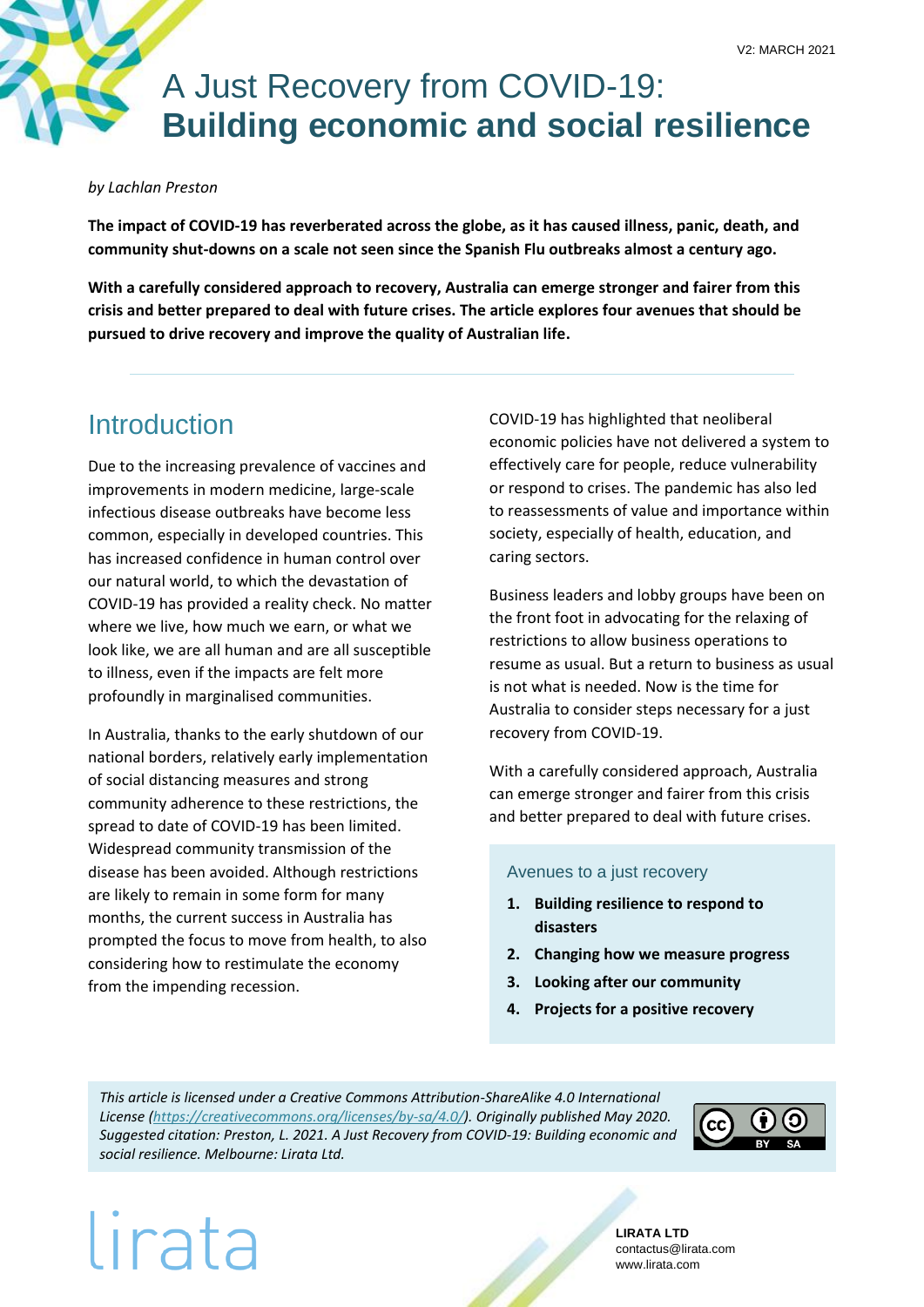## Building resilience to respond to disasters

The recent summer of bushfires and associated air pollution had major impacts throughout Australia, with mass destruction of lives, property, animals, and nature. The fires emphasised our helplessness in stopping the disaster. Instead the focus was saving lives, mitigating damage to property and essential infrastructure, and dealing with the choking smoke that brought several major Australian cities to a standstill.

The impact of COVID-19 has further highlighted the fragility of our systems. Global just-in-time supply chains have struggled to deal with the sudden demand for medical equipment and shoppers stocked-up on supplies, leaving empty supermarket shelves and increasing panic in their wake. Fortunately, Australia took decisive steps to limit travel and was able to learn from the early missteps in countries like China, Italy, and Spain, meaning we have not seen our hospitals and healthcare system also overrun.

What both disasters have highlighted is the lack of resilience built into our current economic structures and universal service systems, both locally and globally. The crisis has shown not only the fragility of many important sectors, but also of many people's individual employment situations. Overall, this indicates that without change we are likely to also struggle with future disasters.

Decades of cuts to public sector capacity and the sale of public services have compounded to create a system with limited human, financial and intellectual capacity to step up when hit with increased demands. Chronically underfunded government services such as Centrelink have publicly struggled to deal with sudden increases in demand. Similar issues also affect other departments in less visible ways. The government could take the opportunity to invest in increasing public sector workforces, boosting employment,

and building capacity to plan for and deal with future disasters.

*"With a carefully considered approach, Australia can emerge stronger and fairer from this crisis and better prepared to deal with future crises."*

One of the reasons for the lack of resilience in society, is that politics has been trapped in a cycle of prioritising short-term responses. Rather than undertaking long-term social benefit initiatives, political thinking is often limited to the electoral cycle. This short termism is also present in our response to the threat of climate change; dominated by fear of change, rather than seeking to proactively address the issue and benefit from being a global leader of new approaches. As part of COVID-19 recovery increased funding for science and research institutions could enable the development of new local industries built around emerging technologies.

Equally importantly, there is also an opportunity in this recovery for Australia to seek to build increased community resilience. Employment, supply chains, manufacturing and sources of essential goods and services need to be strengthened at local and regional levels as well as globally, to maximise economic robustness. In addition to creating more resilient communities, this could also be used to reduce greenhouse gas emissions, such as though investment in microgrid renewable energy systems.

## Changing how we measure progress

For over 25 years Australia has enjoyed continued economic growth. Undoubtedly the government will seek to boost economic growth

# lirata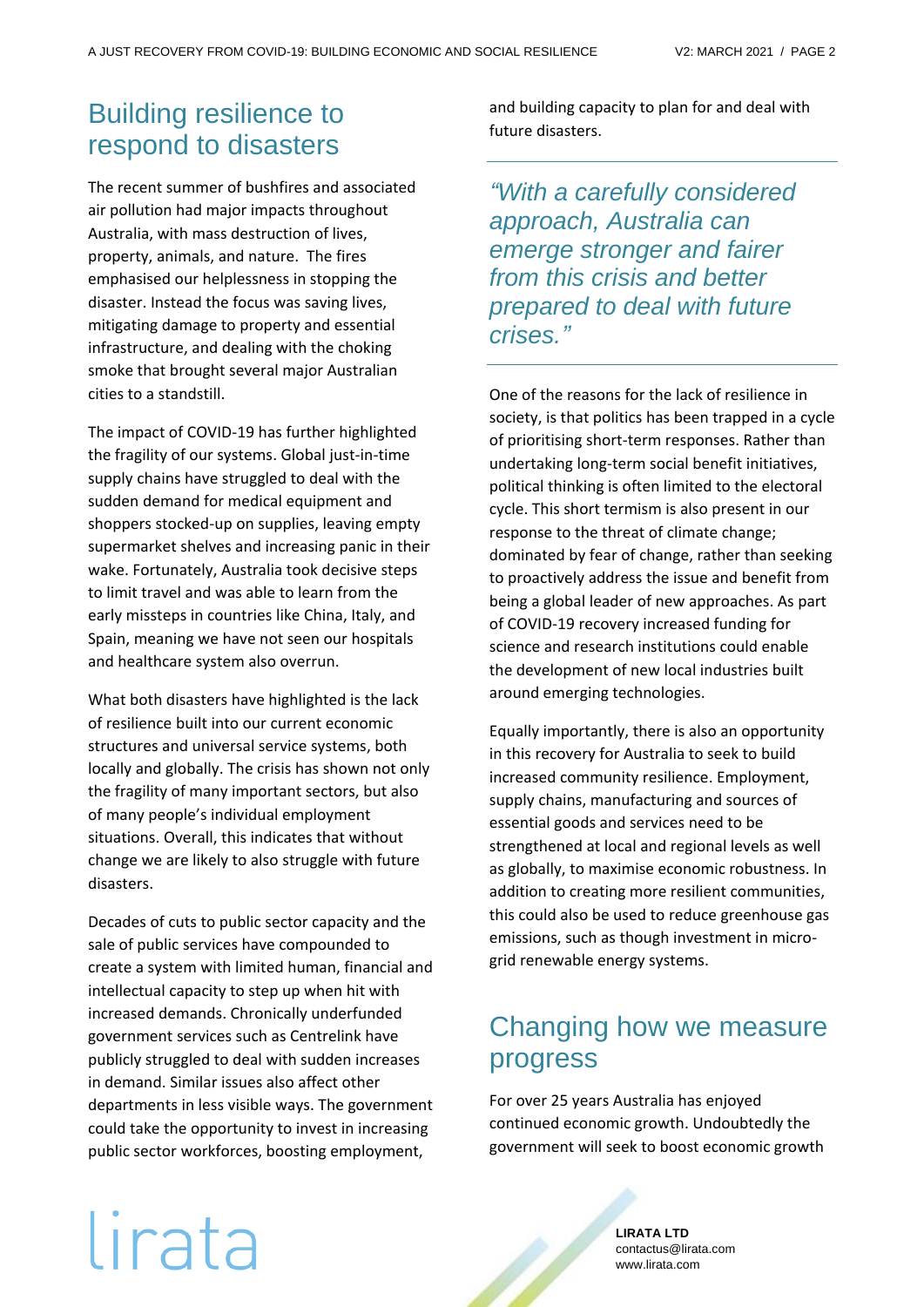again after the COVID-19 lockdown ends as a strategy to reduce debt. The standard measure of economic growth is Gross Domestic Product (GDP). While GDP provides a useful indicator of national output, it is a narrow assessment economic activity and is not designed as an indicator of development or wellbeing.  $^1$ 

GDP does not consider any of the costs or damages of achieving growth (i.e. use of natural resources, pollution) nor does it include items that do not involve a monetary transaction (i.e. unpaid household labour, unpaid childcare, giving of gifts). There are activities that raise GDP but don't make the country better off, such as spending to replace buildings and infrastructure destroyed in the bushfires or other natural disasters. Finally, GDP doesn't indicate whether individual people are actually better or worse off, as it does not consider inequality or how the wealth is spread across the population.

To ensure that growth is targeted to improve the lives of all Australians, it is important to take a broader picture of wellbeing than just the overall GDP of the country.

### New Zealand's Annual Wellbeing Budget

*New Zealand has introduced an Annual Wellbeing Budget. In addition to financial & physical capital, it also reports on human capital, natural capital, and social capital.* 

*Australia could consider this as a model which would focus our attention on the broad range of human and natural assets which contribute to our overall wellbeing.* 

Finally, as part of the recovery we need to reconsider how we think about care. The predominantly feminised and undervalued industries of health, aged-care, education, cleaning, and retail have been shown to be critical in helping society respond to COVID-19, whilst many highly paid roles appear to be overvalued.

## Looking after our community

As we seek to reopen society, the principal concern must continue to be people's health, without exception. Although there are clear health and wellbeing risks associated with isolation and economic distress (mental health and domestic violence being two of the most urgent), the overall focus must be on maintaining the health and wellbeing of Australian's as the number one priority.

There are gaps in our current protections that leave many people vulnerable and increase the risk of COVID-19 for all Australians. The failure to apply the COVID-19 supplement to those receiving the Disability Support Pension is cruel and unnecessary. There are also hundreds of thousands of international students and temporary migrants in Australia, who are unable to work due to COVID-19, are ineligible for government welfare payments and cannot return home due to travel restrictions. As a multicultural country Australia receives great benefit from the many migrants who come here, some of whom then choose to make Australia home. The current policy leaves people at risk of homelessness and does not demonstrate a health-first approach to combatting COVID-19.

Finally, we cannot forget to look after our local community in the Pacific and South East Asia, where many countries struggle to deal with regular infectious diseases such as tuberculosis and measles, let alone a pandemic.

It is essential for Australia to increase our health aid to our regional partners and to share our knowledge and expertise to assist in the combatting of the disease. There is also a need for a global campaign to waive international debt for some of the world's poorest countries, who instead of investing properly in health systems and community services, have been spending huge amounts of money servicing debt to wealthy countries. This pandemic shows that

# lirata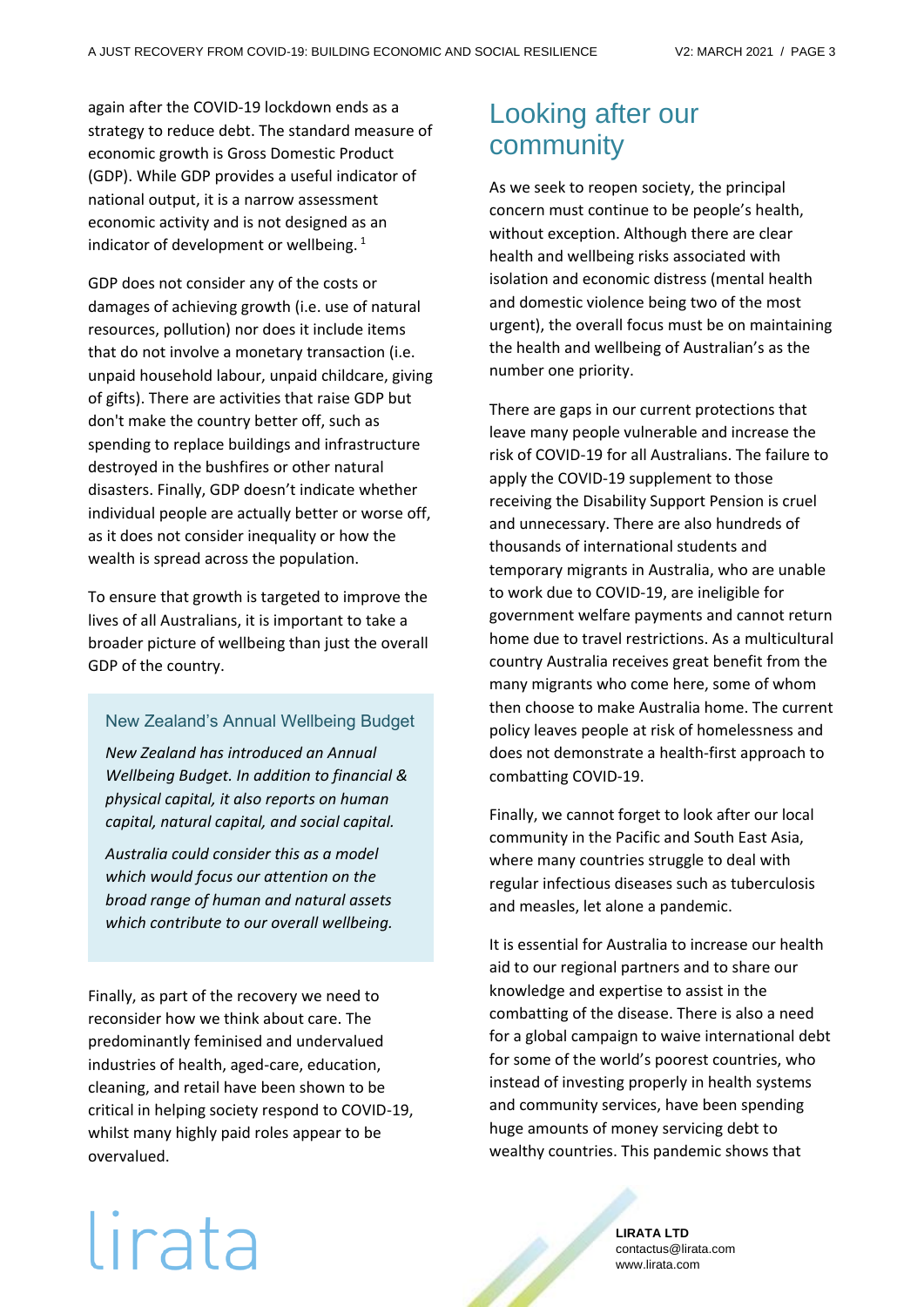outbreaks do not respect national borders. Whilst COVID-19 and other diseases spread throughout our region, they continue to pose a threat to Australia as well.

### Australia's Overseas Aid contributions

*Australia's overseas aid budget overall is currently at its lowest level on record at 22c for \$100 of national income. This is well below the 70c per \$100 recommended by the United Nations.<sup>2</sup>*

*Australia's aid spend on health specifically has been slashed in recent years, as the focus has moved to infrastructure spending to compete with China's Belt and Road Initiative.*

## Projects for a positive recovery

There is no doubt that the economy will require some ongoing government stimulus in the coming months and years to support a return to full operation. As such, there is a huge opportunity for state and federal governments to use this to also build a more just Australia.

One of the most obvious first steps for recovery is for a massive boost in public and community housing.<sup>3</sup> Victoria alone has over 100,000 people waiting for public housing.<sup>4</sup> Housing construction is something that can be rolled-out rapidly and will help to ensure that employment in the construction industry remains strong through a period of decreased demand. These projects could also include clauses for employment of apprentices and local supplies, to further boost recovery. Another area of high demand for housing construction is in remote Aboriginal communities, where increased housing will also have the benefit of reducing overcrowding and assist in reducing the spread of infectious diseases within those communities.

The government has effectively doubled the Newstart payment (now called JobSeeker payment), in part to forestall the potential political fallout resulting from hundreds of thousands of new welfare recipients moving onto a payment insufficient to meet their basic living expenses. It is well documented that increased welfare payments to low-income Australians have a strong stimulatory effect on the economy, as the money is likely to be spent, rather than saved or put into mortgages.<sup>5</sup>

There is an urgent need for the government to formalise a substantial permanent increase to the JobSeeker payment going forward, as well as increased supplements such as Rent Assistance. This will allow recipients to live and seek employment off the payment in what will be an increasingly challenging job market.

Given that the burden of the current borrowing will be paid for generations to come, there is also a strong argument for reducing or rescinding policies that prevent intergenerational redistribution such as negative gearing and franking credits to ensure that the costs of the significant health initiatives are fairly spread across society.

*"One of the most obvious first steps for recovery is for a massive boost in public and community housing."*

Finally, given that major spending will be occurring to stimulate the economy, this funding should consider the future horizon of climate change, to help progress Australia's mitigation and preparation for the impacts of higher temperatures.<sup>6</sup> Lobbying has already begun from certain sectors to utilise stimulus funding to further embed polluting and unsustainable technologies and energy sources. We need to ensure that boosting economic recovery is not used as an excuse to entrench industries that will

# lirata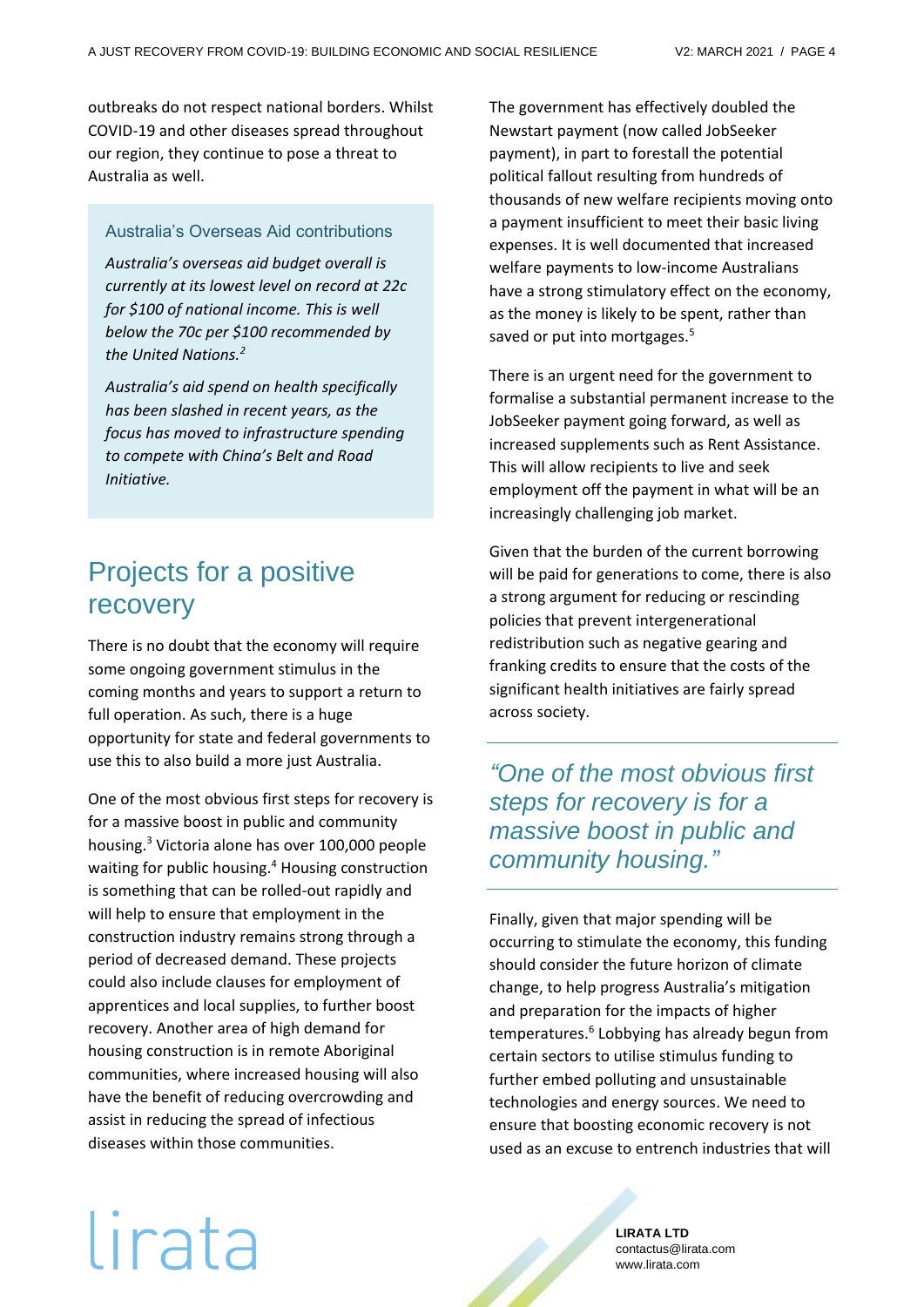undermine future prosperity and environmental sustainability.

More sustainable alternatives could include funding sectors such as renewable energy, but also targeted small projects like incentives for rental property owners to invest in renewable energy and improved housing insulation. Other interesting opportunities could be in large scale tree-planting and habitat renewal and potentially infrastructure, such as the rollout of e-vehicle charging stations across the country.

## Conclusion

Australians have dutifully accepted increased restrictions on their individual freedoms for the benefit of all. The example of the United States shows that this social cohesion should not be taken for granted and must continue to be nurtured. One of the main drivers of social cohesion is reduced inequality between the haves and have nots in society.<sup>7,8</sup>

Research by the Centre for Policy Development in 2018 showed that a third of Australians thought that the main purpose of democracy was "ensuring that all people are treated fairly and equally, including the most vulnerable in our

community". This result was more than twice as popular as the next most common response.<sup>9</sup> Australia must use the COVID-19 recovery as an opportunity to reduce inequality and look after the wellbeing of all, rather than to slide further into inequality and a more divided society.

Economist Mariana Mazzucato argues that "mission-oriented" approaches are most impactful, where states lead ambitious responses to major challenges and opportunities.<sup>10</sup> Increased economic growth, while an indicator of recovery is not in and of itself a positive outcome of development, as the direction of the growth is even more important.

There are many ambitious missions that Australia could set to drive our recovery, such as eliminating homelessness, saving the Great Barrier Reef, or becoming a global leader in renewable energy technologies. The most important thing is that we ensure a just recovery from COVID-19 and that this recovery propels us forward in our mission to combat a similarly serious battle against global warming.

*Lirata has signed an Open Letter from 350.org calling for a Just Recovery from COVID-19 here:* <https://350.org/just-recovery/>

### **Key strategies to achieve a just recovery**

#### **Building resilience to respond to disasters**

- *Strengthen public sector workforces*
- *Commit to long-term social benefit initiatives*
- *Fund science and research institutions to develop new local industries*
- *Build community resilience at local and regional levels*

#### **Changing how we measure progress**

- *Look beyond GDP to measure progress*
- *Consider implementing a Wellbeing Budget*
- *Reassess valuation of feminised care sectors*

#### **Looking after our community**

- *Ensure health remains the principal concern*
- *Expand government support to temporary migrants and international students*
- *Increase health aid and support regional partners to combat COVID-19*

#### **Projects for a positive recovery**

- *Build new public and community housing*
- *Formalise a permanent increase to the JobSeeker payment*
- *Ensure stimulus projects help Australia prevent and prepare for climate change*

# lirata